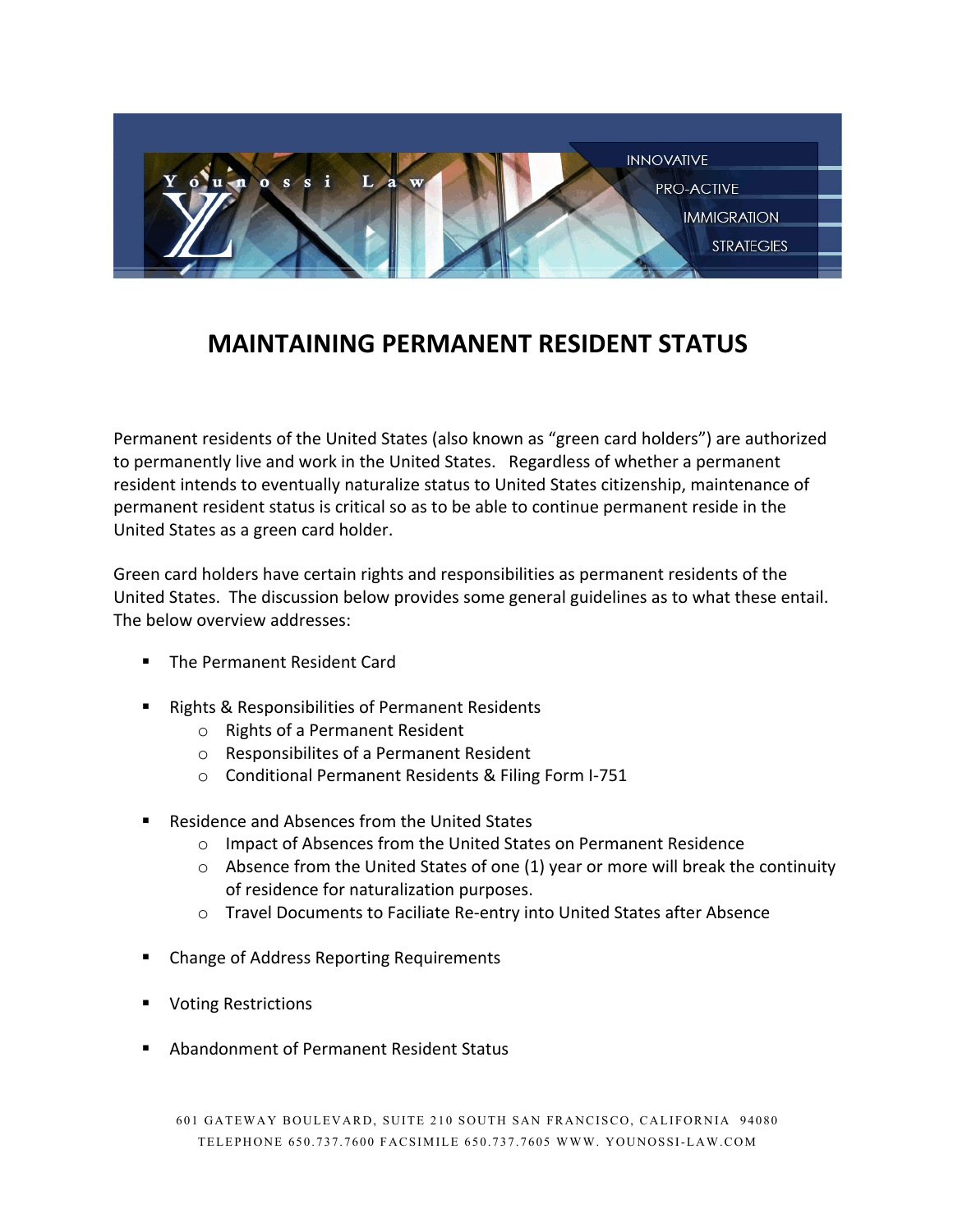# **THE PERMANENT RESIDENT CARD**

A permanent resident card or "green card" is issued to all permanent residents as proof that they are authorized to live and work in the United States. Permanent residents age 18 or older are required to have a valid permanent resident card in their possession at all times. Current permanent resident cards are valid for 10 years (or 2 years in the case of a conditional resident) and must be renewed before the card expires.

A permanent resident card can be used to prove employment eligibility in the United States when completing the Form I-9, Employment Eligibility Verification. It can also be used to apply for a Social Security Card and a state issued driver's license. A green card is valid for readmission to the United States after a trip abroad if the trip is more than one (1) year in duration.

# **RIGHTS & RESPONSIBILITIES OF PERMANENT RESIDENTS**

Permanent residents of the United States have certain rights and responsibilities.

## **RIGHTS OF A PERMANENT RESIDENT:**

Permanent residents (green card holders) have the right to:

- Live permanently in the United States provided the permanent resident does not commit any actions that would make him/her removable under immigration law.
- Work in the United States at any legal work of qualification and choosing. (Please note that some jobs will be limited to U.S. citizens for security reasons).
- Be protected by all laws of the United States, the state of residence and local jurisdictions.

#### **RESPONSIBILITIES OF A PERMANENT RESIDENT:**

Permanent residents are:

- Required to obey all laws of the United States the states, and localities.
- Required to file income tax returns and report income to the U.S. Internal Revenue Service and state taxing authorities.
- Expected to support the democratic form of government and not to change the government through illegal means.
- Required, if a male age 18 through 25, to register with the Selective Service.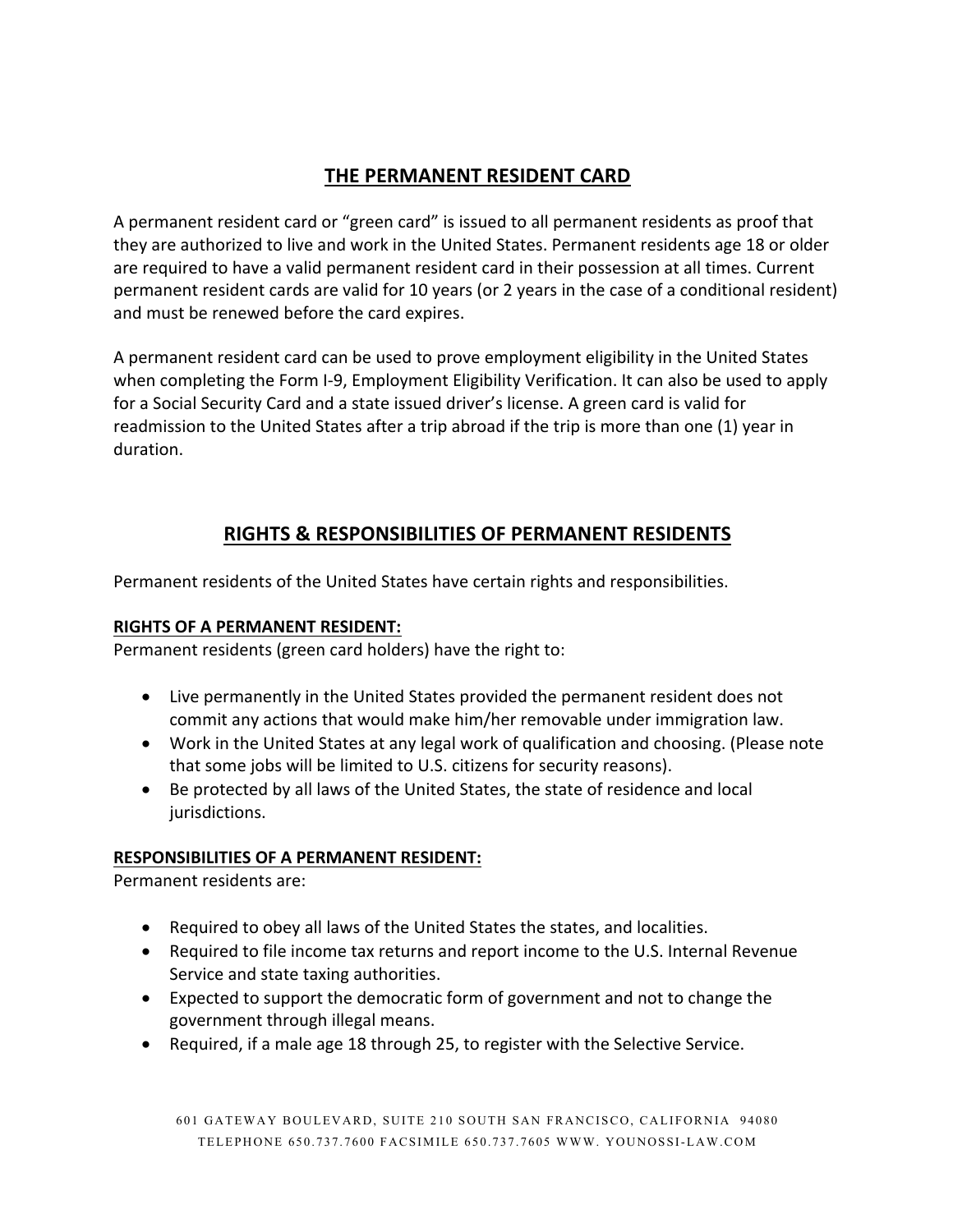#### **CONDITIONAL PERMANENT RESIDENTS & FILING FORM I-751:**

If the permanent residence status is c*onditional* (based on a marriage that was less than two years old *on the day* the permanent residence was granted), it is important that the green card holder and petitioner spouse be aware of the requirement to jointly file Form I-751 to remove the condition. The application must be filed in the 90 day window prior to the second anniversary as a conditional resident. The expiration date on the alien registration card (commonly known as green card) is also the date of the second anniversary as a conditional resident. The purpose of the Form I-751 filing is to demonstrate to the USCIS that the green card holder and the petitioning spouse did not get married to evade the immigration laws of the United States.

If the green card holder and the petitioning spouse fail to properly file the Form I-751 Petition to Remove the Conditions on Residence within the 90-day period before the second anniversary as a conditional resident, the conditional resident status will automatically be terminated and the USCIS will order removal proceedings against the green card holder. The burden to comply with USCIS requirements falls on the green card holder—not USCIS. As such, it is important to monitor the timing of filing windows accurately so that the petition for removal of the condition is filed with USCIS in a timely manner.

# **RESIDENCE AND ABSENCES FROM THE UNITED STATES**

While a permanent resident (green card holder) can travel freely outside of the United States, U.S. Immigration law assumes that a person admitted to the United States as an immigrant will live/reside in the United States permanently.

#### **IMPACT OF ABSENCES FROM THE UNITED STATES ON PERMANENT RESIDENT STATUS:**

- Extended absences from the United States of six (6) months but less than one year may therefore have an adverse impact upon the retention of permanent resident status. Absences of six (6) months but less than one year will shift the burden of proof to the individual to demonstrate that he has, in fact, NOT abandoned their status as a permanent resident of the United States.
- Remaining outside the United States for more than twelve (12) months may result in a loss of legal permanent resident status. In determining whether an individual has abandoned his/her permanent resident status, the USCIS may consider the following additional criteria:
	- o Length of absence(s) from the United States
	- o Nature of absence.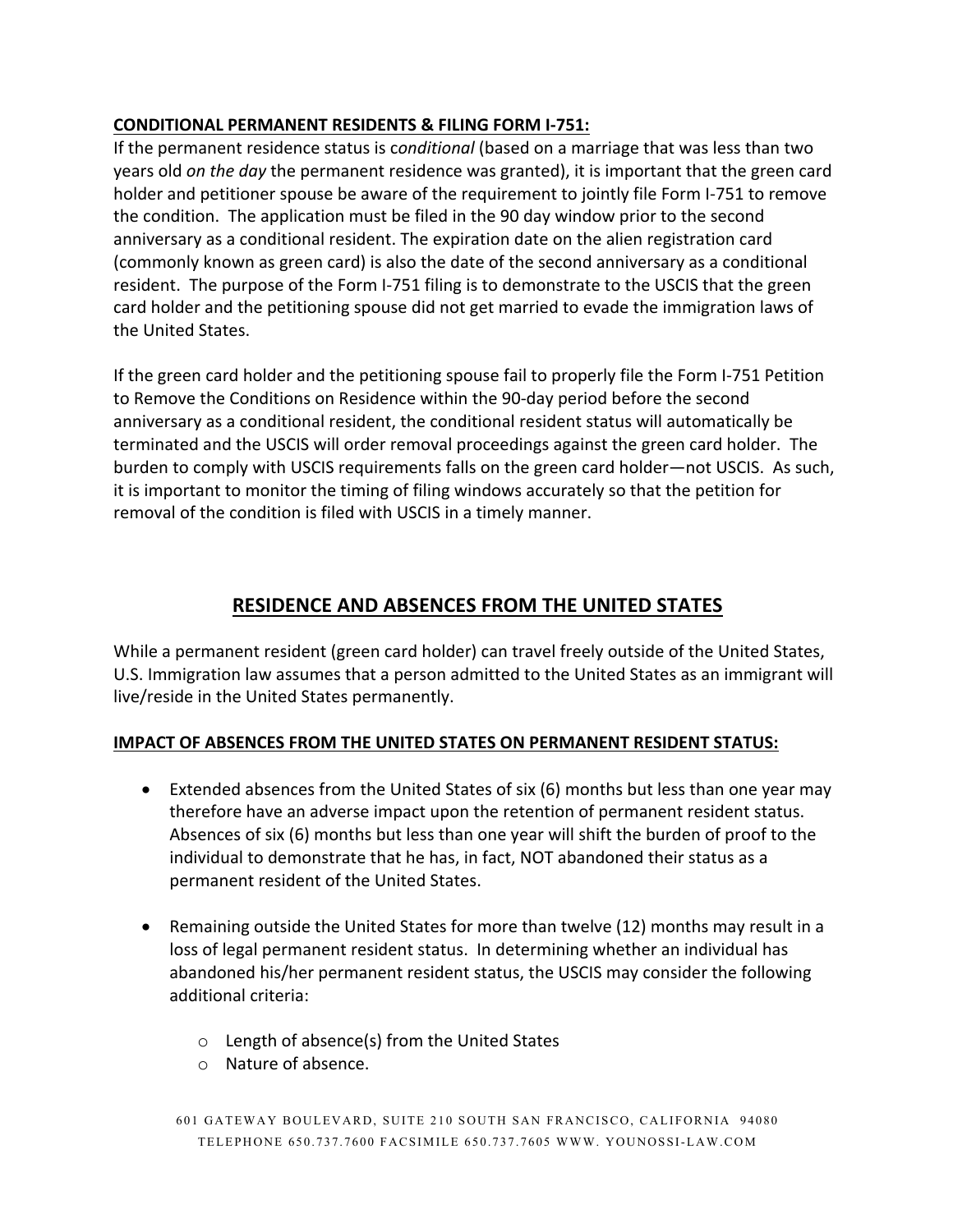- o Maintenance of ties to the United States (e.g. ownership of property in United States, other financial assets in the United States, maintenance of a United States home address, family members residing in the United States, etc.).
- o Filing of resident tax returns during the entire period of permanent resident status.
- o The location and nature of the alien's employment during the absence (United States versus foreign employer, permanency or temporariness of foreign assignment, etc.)

#### **ABSENCE FROM THE UNITED STATES OF TWELVE (12) MONTHS OR MORE WILL BREAK THE CONTINUITY OF RESIDENCE FOR NATURALIZATION PURPOSES:**

Maintaining continuity of residence for naturalization purposes is different from maintaining permanent resident status. Maintaining permanent resident status pertains to a permanent resident's intent to return to the United States after a temporary trip abroad. Maintaining continuity of resident for naturalization purposes pertains to the length of absences from the United States.

If a permanent resident is considering naturalizing to obtain United States citizenship, it key to note that absence from the United States of one year or more means that the continuity of residence for naturalization purposes is broken. As such, upon return to the United States, the permanent resident may be required to maintain permanent residence status for an additional four (4) years and one (1) day (or two (2) years and one (1) day if the permanent resident applicant is married to a United States citizen).

Also, because the naturalization application requires detailing all entries and departures to and from the United States, a permanent resident should keep a record of all departures from and entries to the United States as a permanent resident.

#### **TRAVEL DOCUMENTS TO FACILIATE RE-ENTRY INTO THE UNITED STATES AFTER ABSENCE:**

Permanent residents will typically use their permanent resident cards to re-enter the United States after a temporary trip abroad provided they are re-entering the United States within one year of their initial departure.

If the permanent resident is returning to the United States after an absence of one year or more, it may be necessary to apply for a "special immigrant visa" or "returning resident visa" at a United States consulate abroad to facilitate re-entry into the United States as a permanent resident. This may entail proving to the consulate that the permanent resident status was in fact NOT abandoned during the absence abroad.

Often times, the permanent resident knows in advance that he or she will be absent from the United States for a more than a year and will need some form of re-entry documentation in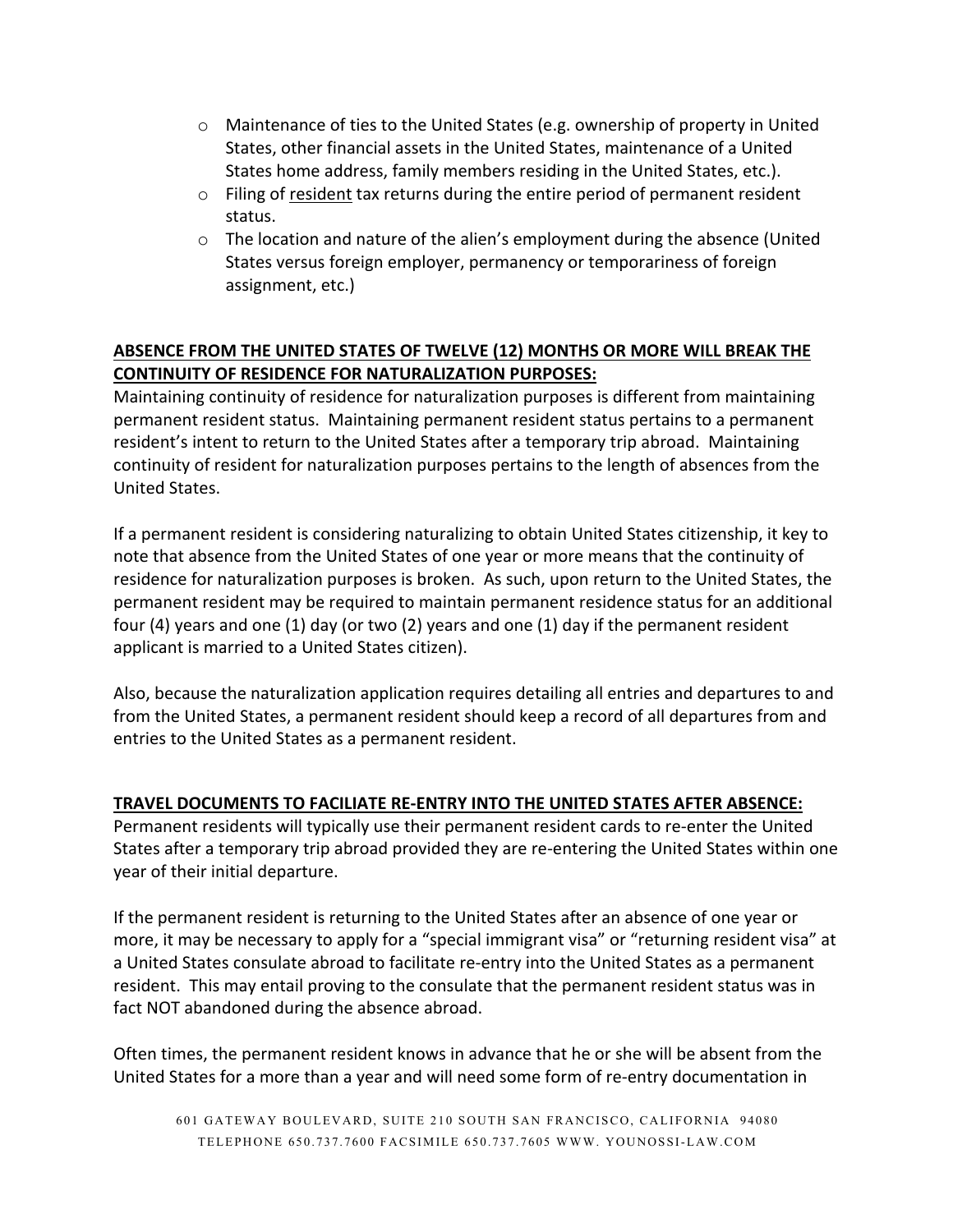addition to the permanent resident card. In those instances, it is recommended that the permanent resident apply for a re-entry permit. A re-entry permit allows a permanent resident or conditional resident to apply for admission to the United States upon returning from abroad during the permit's validity, without having to obtain a special immigrant visa from a United States consulate. Permanent residents should apply for a re-entry permit if they will be outside the United States for one year or more.

Re-entry permits are generally valid for up to two (2) years and may be extended. Permanent residents who have been absent from the United States for long periods of time or who have filed multiple re-entry permit applications during the course of their permanent residency may possibly be granted validity for one (1) year increments or may not be granted validity at all. The possession of a re-entry permit does not guarantee a permanent resident the right to enter the United States as a permanent resident but does certify that the nature for the absence has been acknowledged by USCIS as temporary. The permanent resident must also be otherwise admissible to the United States as a permanent resident.

# **CHANGE OF ADDRESS REPORTING REQUIREMENTS**

U.S. immigration law and regulations require that all foreign nationals, including lawful permanent residents, report each personal change of address and new address with the USCIS within ten days of moving. It is the permanent resident's obligation as a foreign national in the U.S. to notify the USCIS regarding address changes. You can obtain the form(s) and instructions at http://uscis.gov/graphics/formsfee/forms/ar-11.htm and http://uscis.gov/graphics/formsfee/forms/ar-11sr.htm.

Failure to comply with the address change notification requirements may affect the ability to remain in the United States and the ability to reenter the United States after travel abroad; noncompliance may also be criminally punishable as a misdemeanor, with a fine not to exceed \$200 and/or imprisonment of not more than thirty days.

## **VOTING RESTRICTIONS**

Only United States citizens may vote in federal elections. Registering to vote or voting in federal elections is a crime for non-United States citizens. Non-United States citizens (including permanent residents) who vote or register to vote in a federal election may be denied naturalization and/or removed (deported) from the United States.